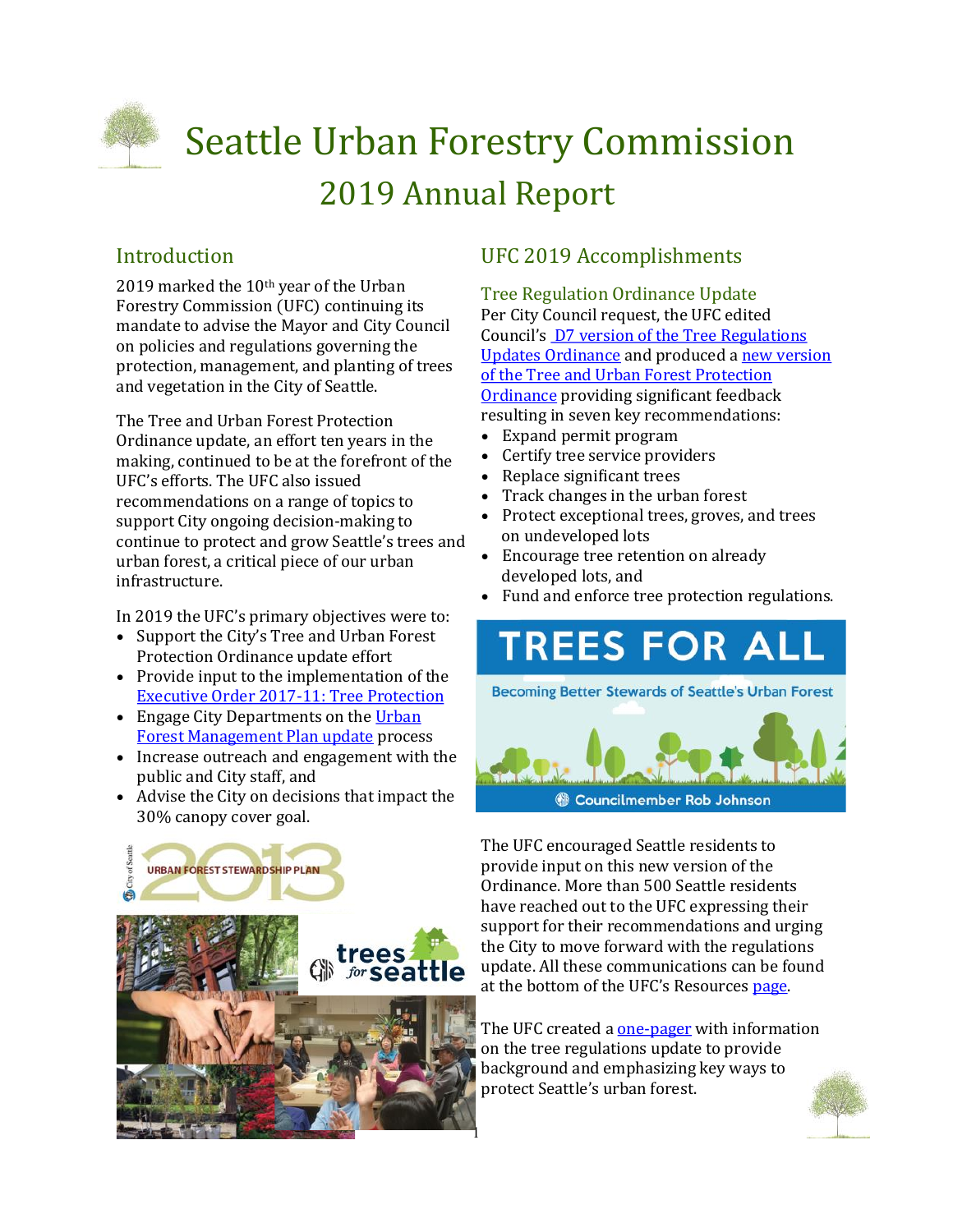

#### UFC Recommendations:

Along with input to the draft ordinance, the UFC issued the following letters of recommendation related to tree protection:

- [Letter](http://www.seattle.gov/Documents/Departments/UrbanForestryCommission/Waht%20we%20do%20-%20Recomms/ADOPTEDTreeOrd111319.pdf) thanking Mayor and Council for adopting [Resolution 31902](http://seattle.legistar.com/ViewReport.ashx?M=R&N=Text&GID=393&ID=3667453&GUID=8D207CD2-96FC-4B02-94AB-7832F169796D&Title=Legislation+Text) – Development and Implementation of a Revised Tree Ordinance (November 13)
- [Letter to the Mayor](http://www.seattle.gov/Documents/Departments/UrbanForestryCommission/FinalIssuedDocuments/Recommendations/ADOPTEDSDCItreeRegsUpdate090419.pdf) about Updating the Tree Protection Ordinance (September 4)
- [Letter about tree protection inside the MHA](http://www.seattle.gov/Documents/Departments/UrbanForestryCommission/FinalIssuedDocuments/Recommendations/ADOPTEDMHAOrdinanceSMC25.11.090Jan2019.pdf)  [Ordinance](http://www.seattle.gov/Documents/Departments/UrbanForestryCommission/FinalIssuedDocuments/Recommendations/ADOPTEDMHAOrdinanceSMC25.11.090Jan2019.pdf) (January 9)
- [Follow up recommendation](http://www.seattle.gov/Documents/Departments/UrbanForestryCommission/FinalIssuedDocuments/Recommendations/ADOPTEDMHAFollowUpSMC25.11.090-020619.pdf) Amending SMC 25.11.090 in MHA Ordinance (February 6)
- [Letter](http://www.seattle.gov/Documents/Departments/UrbanForestryCommission/FinalIssuedDocuments/Recommendations/ADOPTED-MHA-Amendments031319.pdf) about MHA Ordinance Amendments and Draft Companion Resolution (March 13)

## **Mandatory Housing Affordability** (MHA)



The UFC supported Seattle Parks and Recreation's (SPR) work with the following letters:

- Cheasty Mountain Bike and Pedestrian Trail [Pilot Project.](http://www.seattle.gov/Documents/Departments/UrbanForestryCommission/FinalIssuedDocuments/Recommendations/ADOPTEDUFCCheastyRecommendation030619.pdf) (March 6)
- Green Seattle Partnership *(GSP)* funding [levels](http://www.seattle.gov/Documents/Departments/UrbanForestryCommission/Waht%20we%20do%20-%20Recomms/ADOPTEDGSPfunding100919.pdf) (October 9). On October 18, the [Mayor](http://www.seattle.gov/Documents/Departments/UrbanForestryCommission/FinalIssuedDocuments/Recommendations/10.18.19UFCgspBudgetLetterMayorResponse.pdf)  [responded](http://www.seattle.gov/Documents/Departments/UrbanForestryCommission/FinalIssuedDocuments/Recommendations/10.18.19UFCgspBudgetLetterMayorResponse.pdf) to the UFC letter.
- On November 13, the UFC issued a GSP funding [follow up letter](http://www.seattle.gov/Documents/Departments/UrbanForestryCommission/Waht%20we%20do%20-%20Recomms/ADOPTEDGSP2019-20Budget111319corrected.pdf) with Superintendent Aguirre's [responding](http://www.seattle.gov/Documents/Departments/UrbanForestryCommission/Waht%20we%20do%20-%20Recomms/SPRSuperintendentResponse112519.pdf) on November 25.

### **Cheasty Mountain Bike/Pedestrian Trail Pilot Project**

The UFC is looking forward to remaining involved in this important conversation as SPR's responds to Council's [Statement of Legislative](http://www.seattle.gov/Documents/Departments/UrbanForestryCommission/2019/2019docs/2020-GSP-SLI6A2.pdf) 

[Intent SPR6A2](http://www.seattle.gov/Documents/Departments/UrbanForestryCommission/2019/2019docs/2020-GSP-SLI6A2.pdf) by providing a progress report on GSP.

The UFC continued to encourage community members and groups to share their ideas. SDOT and the community group Recharge the Battery participated in a creative discussion around the decommissioning of the Battery Street Tunnel.



The UFC issued a [letter](http://www.seattle.gov/Documents/Departments/UrbanForestryCommission/FinalIssuedDocuments/Recommendations/AdoptedBatteryStreetTunnelLetter010919.pdf) on January 2 encouraging the City to consider the significant future potential of the six city blocks involved and the West Battery Portal site to support the urban forest in one of Seattle's most dense neighborhoods. The UFC was pleased to see that the City allocated funding for a feasibility study for a park.

Friends of Discovery Park shared their effort to create a vegetation management platform to help the City with maps that would provide a holistic view of the parks' condition to inform planning and decision-making. The UFC issued a [letter of support](http://www.seattle.gov/Documents/Departments/UrbanForestryCommission/FinalIssuedDocuments/Recommendations/ADOPTEDVMPDiscoveryPark030619.pdf) for this work on March 6.

#### UFC Discussions:

The UFC welcomes community members, organizations, and City Departments to engage in opportunities for discussion and UFC feedback. The UFC thanks City of Seattle staff for their partnership and willingness to spend time with the UFC. In 2019 the UFC continued this tradition to build partnerships and stay abreast of relevant subjects.

City Departments and Programs/ Projects: in preparation for their annual meeting with the City's Urban Forest

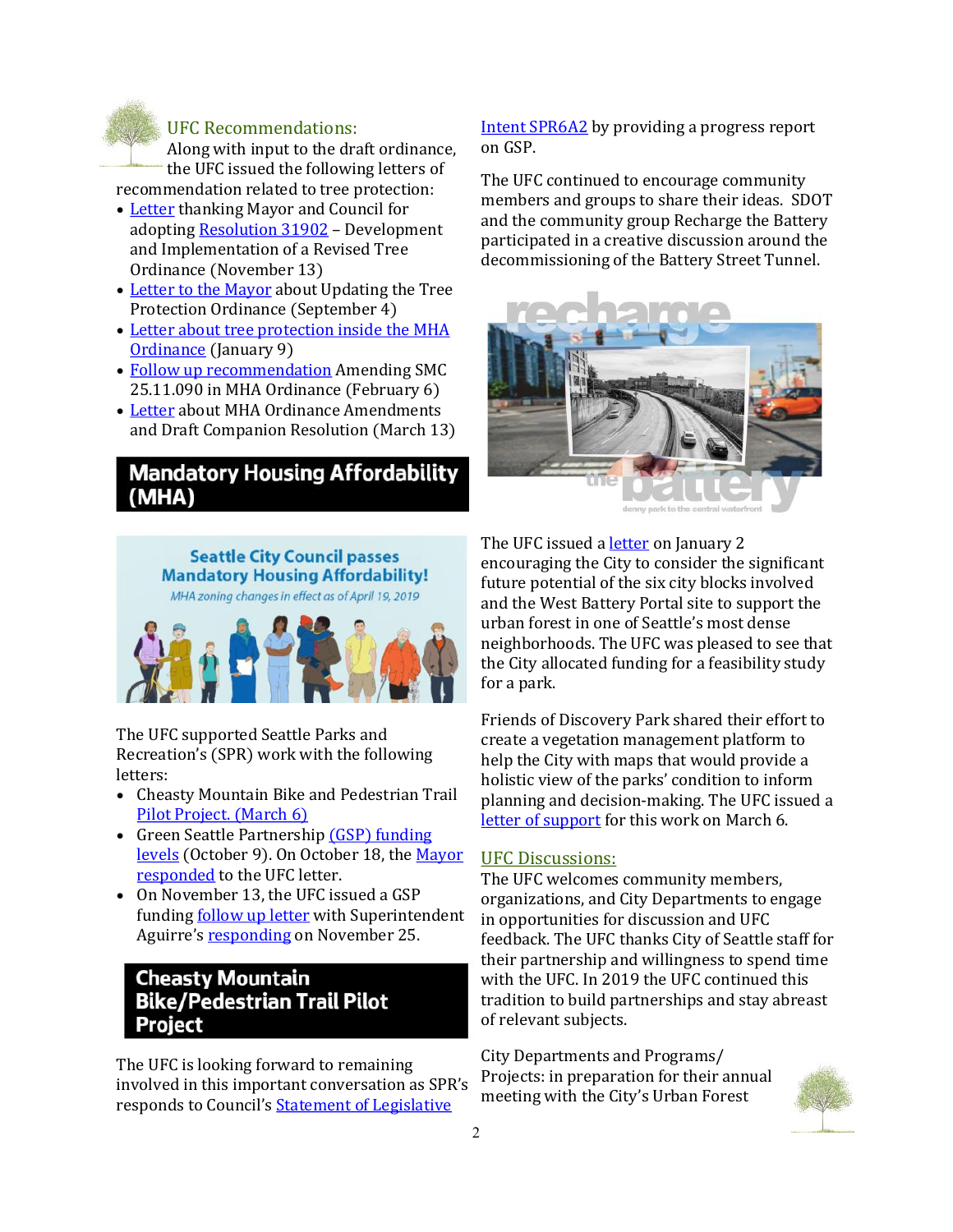

Interdepartmental Team, the UFC had briefings and discussions on departmental programs and budgets with the Office of Planning and Community Development, Seattle City Light, Seattle Department of Transportation, Seattle Public Utilities, Seattle Parks and Recreation, Seattle Department of Construction and Inspections, and the Office of Sustainability & Environment. This was especially helpful in 2019 as we had a

Other programs discussed with the UFC included: SDCI's Design Review Program; Seattle Parks and Recreation's Strategic Plan; SDOT's cost-effective walkways; Trees for Seattle; and the Yesler Terrace Redevelopment project.

number of new UFC members.

Community groups: besides discussions with Recharging the Battery and Friends of Discovery Park, the Seattle Green Spaces Coalition shared its accomplishments and invited the UFC to support the City's Natural Capital Assessment effort.

Urban Forestry Commission/Urban Forest Inter-departmental Team Annual Meeting The Commission and the Urban Forest

Interdepartmental Team (IDT) held their 9th annual meeting at the Rainier Beach Community Center. The meeting goals were to strengthen the partnership between the Urban Forestry



Commission and the Urban Forest Interdepartmental Team in order to accomplish the goals of the Urban Forest Management Plan (UFMP); to understand the complexities of urban forestry work on the ground; share examples of good work; and discuss challenges.

This year's meeting included a 1.3-mile tour of departmental urban forestry work on the ground which gave departments an opportunity to showcase examples of good work with the Commission as well as talk about challenges Seattle's trees face in our urban environment.

#### Commission Membership

Weston Brinkley was re-elected as Chair for 2019 with Sandra Whiting and then Steve Zemke serving as Vice-Chairs.

The Commission welcomed five new members in 2019:

- Elby Jones Position#2 (Urban Ecologist)
- Joshua Morris Position#7 (NGO Representative)
- Steven Fry Position#8 (Development Representative)
- Blake Voorhees Position #9 (Financial Advisor, Economist, or Realtor)
- Neeyati Johnson Position #10 (Get Engaged member)

The Commission wants to thank departing members Sandra Whiting (Position # 2 – Urban Ecologist); Joanna Nelson de Flores (Position #7 – NGO Representative); Andrew Zellers (Position #8 – Development Community or utility Representative); Craig Johnson (Position #9 – Financial Advisor, Economist, Realtor); and Bonnie Lei (Position #10 – Get Engaged) for their many contributions to the Commission's work in 2019.

#### **Conclusion**

In 2019 the UFC marked the end of its first decade of work with what was perhaps the most impactful year yet. Many ongoing critically important policies and plans were implemented or took major steps forward this year. These included multi-